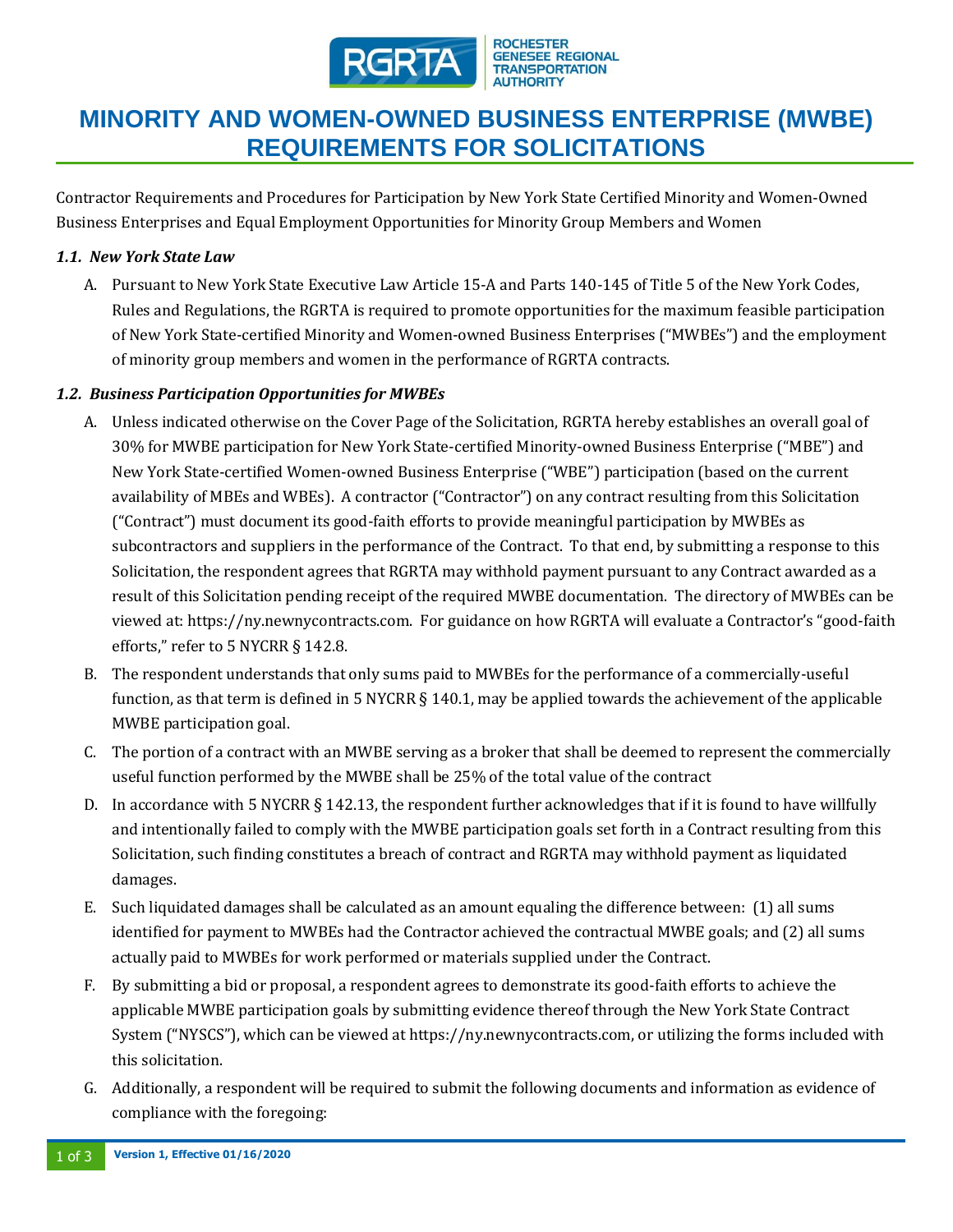

**ROCHESTER GENESEE REGIONAL TRANSPORTATION AUTHORITY** 

## **MINORITY AND WOMEN-OWNED BUSINESS ENTERPRISE (MWBE) REQUIREMENTS FOR SOLICITATIONS**

- a. An MWBE Utilization Plan with their bid or proposal. Any modifications or changes to an accepted MWBE Utilization Plan after the Contract award and during the term of the Contract must be reported on a revised MWBE Utilization Plan and submitted to RGRTA for review and approval. RGRTA will review the submitted MWBE Utilization Plan and advise the respondent of RGRTA's acceptance or issue a notice of deficiency prior to contract award.
- b. If a notice of deficiency is issued, the respondent will be required to respond to the notice of deficiency within five (5) business days of receipt, or other timeline as required by RGRTA, by submitting to the Procurement Officer identified in this Solicitation, a written remedy in response to the notice of deficiency. If the written remedy that is submitted is not timely or is found by RGRTA to be inadequate, the Procurement Officer shall notify the respondent and direct the respondent to submit, within five (5) business days, or other timeline as required by RGRTA, a request for a partial or total waiver of MWBE participation goals. Failure to file the waiver form in a timely manner may be grounds for disqualification of the bid or proposal.
- H. RGRTA may disqualify a respondent as being non-responsive under the following circumstances:
	- a. If a respondent fails to submit an MWBE Utilization Plan;
	- b. If a respondent fails to submit a written remedy to a notice of deficiency;
	- c. If a respondent fails to submit a request for waiver; or
	- d. If RGRTA determines that the respondent has failed to document good-faith efforts.
- I. The successful respondent will be required to attempt to utilize, in good faith, any MBE or WBE identified within its MWBE Utilization Plan, during the performance of the Contract. Requests for a partial or total waiver of established goal requirements made subsequent to Contract Award may be made to RGRTA at any time during the term of the Contract, but must be made no later than when Contractor identifies that they will be unable to meet the accepted MWBE goal.
- J. The successful respondent will be required to submit reports on a quarterly basis to RGRTA, by the 5th day following each end of quarter over the term of the Contract documenting the progress made toward achievement of the MWBE goals of the Contract.

#### *1.3. Equal Employment Opportunity Requirements*

- A. By submission of a bid or proposal in response to this Solicitation, the respondent agrees with all of the terms and conditions of the Exhibit entitled "Sample Contract" section entitled "Standard Clauses for All New York State Contracts" including Clause 12 entitled "Equal Employment Opportunities for Minorities and Women". The respondent is required to ensure that it and any subcontractors awarded a subcontract for the construction, demolition, replacement, major repair, renovation, planning or design of real property and improvements thereon (the "Deliverables"), except where the Deliverables are for the beneficial use of the respondent, undertake or continue programs to ensure that minority group members and women are afforded equal employment opportunities without discrimination because of race, creed, color, national origin, sex, age, disability or marital status. For these purposes, equal opportunity shall apply in the areas of recruitment, employment, job assignment, promotion, upgrading, demotion, transfer, layoff, termination, and rates of pay or other forms of compensation. This requirement does not apply to: (i) work, goods, or services unrelated to the Contract; or (ii) employment outside New York State.
- B. The respondent will be required to submit a Minority and Women-owned Business Enterprise and Equal Employment Opportunity Policy Statement to RGRTA with its bid or proposal.